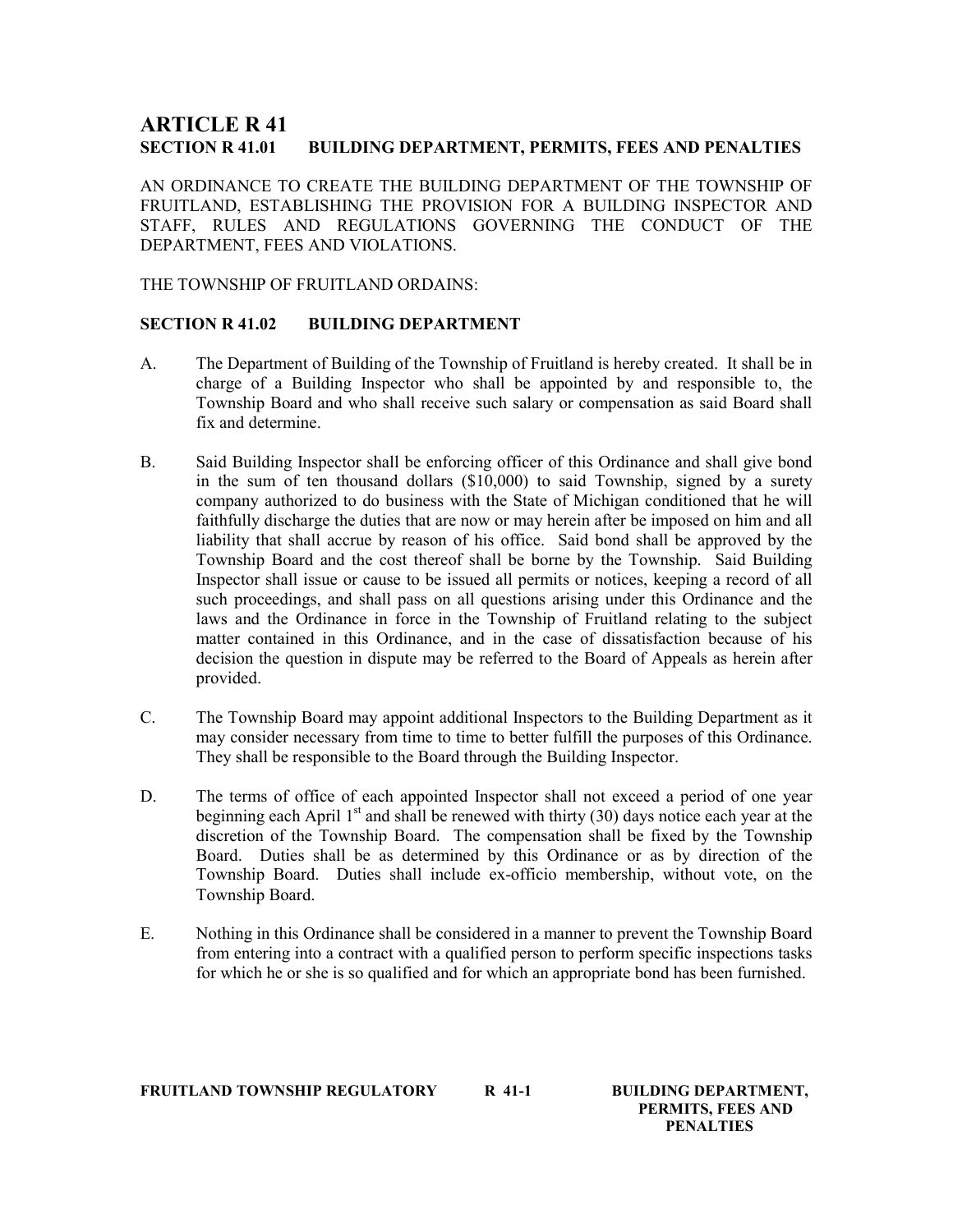## SECTION R 41.03 WORK PERMITS

A. Any person or persons that wish to erect, alter or change in any way any building or other structure within the township, except for construction involving only minor repairs and alterations of a total appraised value not to exceed six hundred (\$600) that does not conflict with this ordinance, shall first apply at the office of the Building Inspector for a permit to do the work desired by completing such forms, making such certifications, filing such data, plans and specifications in duplicate as are reasonably required for the purpose of obtaining a clear understanding that the work contemplated will be complete in compliance with all requirements of this Ordinance and other applicable law. After receiving such forms, certifications, data, plans and specifications, the Department shall retain and file copies in the office of the Building Inspector who shall take such time as necessary to examine the same, not to exceed three (3) working days, and if he finds that the work contemplated is in compliance with this Ordinance and other applicable law, he may issue a work permit therefor. All work permits and inspection cards provided for in this ordinance shall be kept on or at the structure or work site so that they may be inspected by the proper officers of the Township; and such work permits shall be null and void if actual work is not begun on the premises within ninety (90) days from the date of issuance of the work permit.

## B. REPEALER

All ordinances inconsistent with the provisions of this ordinance are hereby repealed.

## C. EFFECTIVE DATE

This ordinance shall take effect thirty (30) days after publication. This ordinance was duly adopted on May 15, 2000 at a regular meeting of the Fruitland Township Board.

## SECTION R 41.04 VIOLATIONS OF ORDINANCE

If the Building Inspector finds that any person, firm or corporation violates, disobeys, omits, neglects, or refuses to comply with any of the provisions of this ordinance, or aids or abets another person in violation of this ordinance, shall be responsible for a civil infraction and subject to fines as published by the Township from time to time. Each day's continued violation shall constitute a separate and distinct offense. The violation will be considered to begin to exist when the Building Inspector finds evidence of non-compliance, at which time he will revoke any work permits that have been issued and/or notify the owner, agent, or contractor, in writing by registered mail at the address of record, that such violation of the ordinance is considered to exist. At this time, any and all activity considered to be in violation of this ordinance must be stopped and any condition in violation of the ordinance must be corrected.

## SECTION R 41.05 REPAIRS

Repairs the appraised value of which shall not exceed one thousand dollars (\$1,000) to lawful buildings or structures may be made without obtaining a work permit or paying any fee therefor provided such repairs shall conflict with any restriction or requirements of this Ordinance. Any structure or building to be repaired must be in conformity or made to conform during the repair with the building, electrical, plumbing and fire codes, as provided in this Ordinance, or as amended.

FRUITLAND TOWNSHIP REGULATORY R 41-2 BUILDING DEPARTMENT,

PERMITS, FEES AND